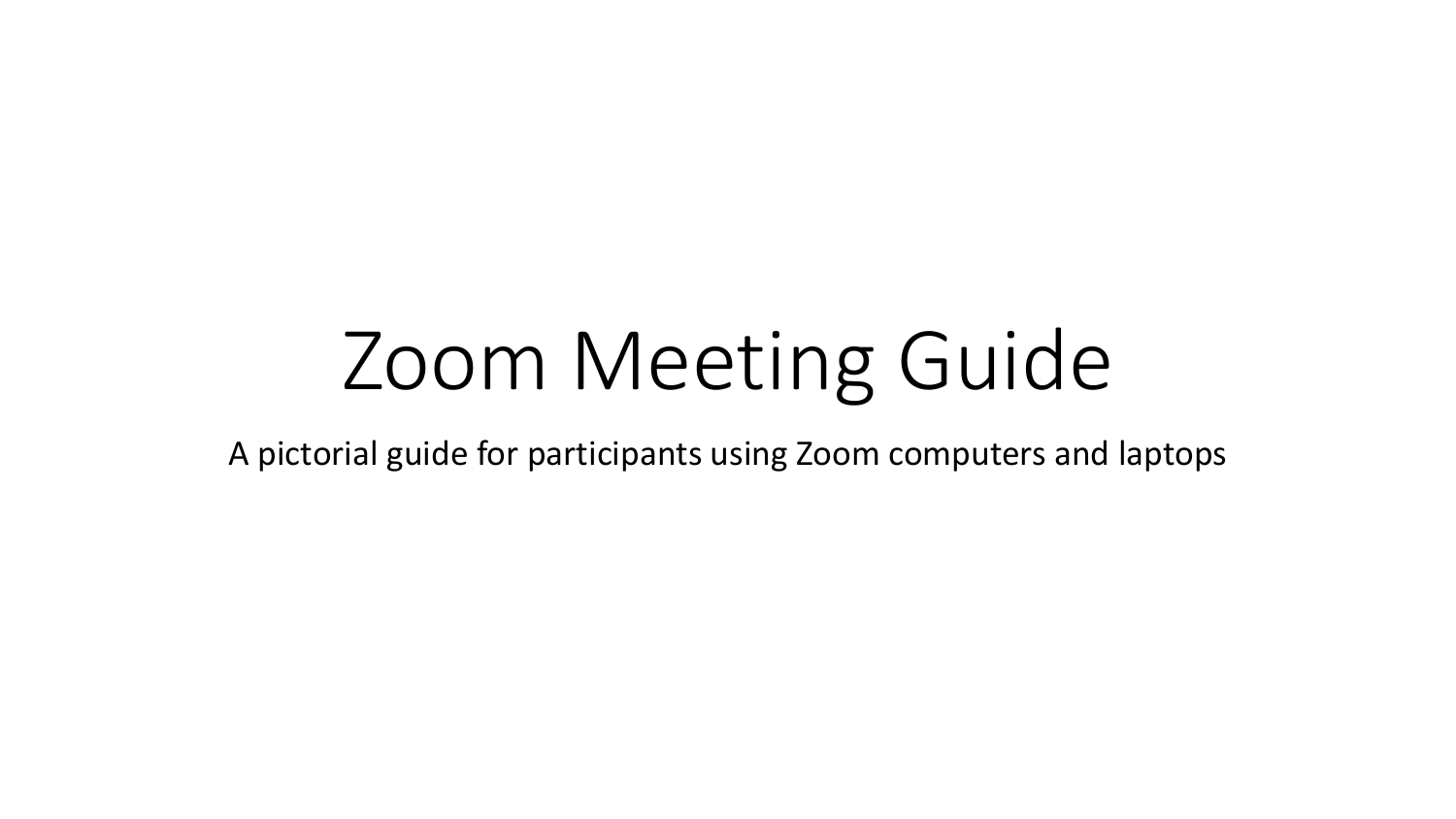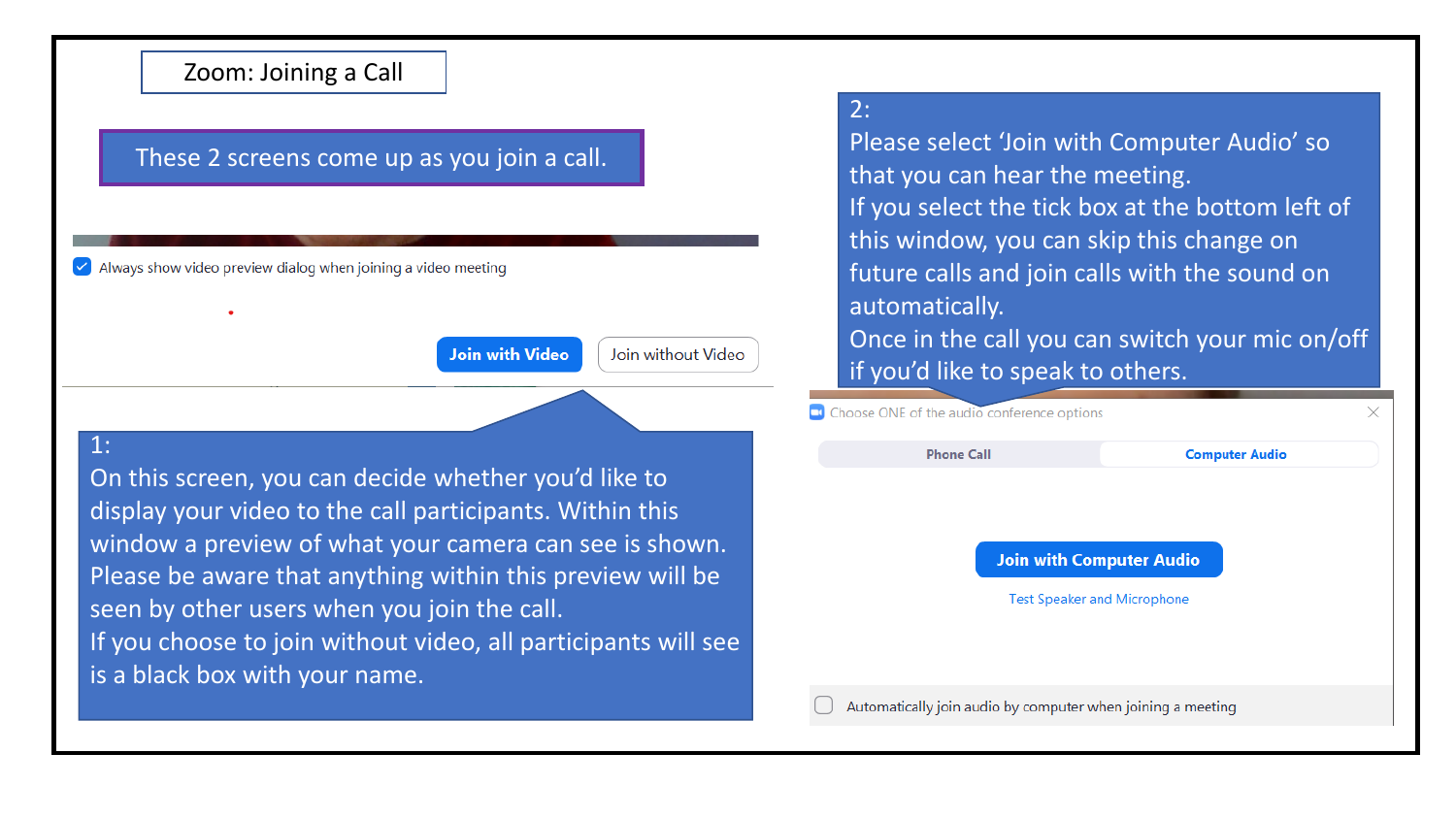

users.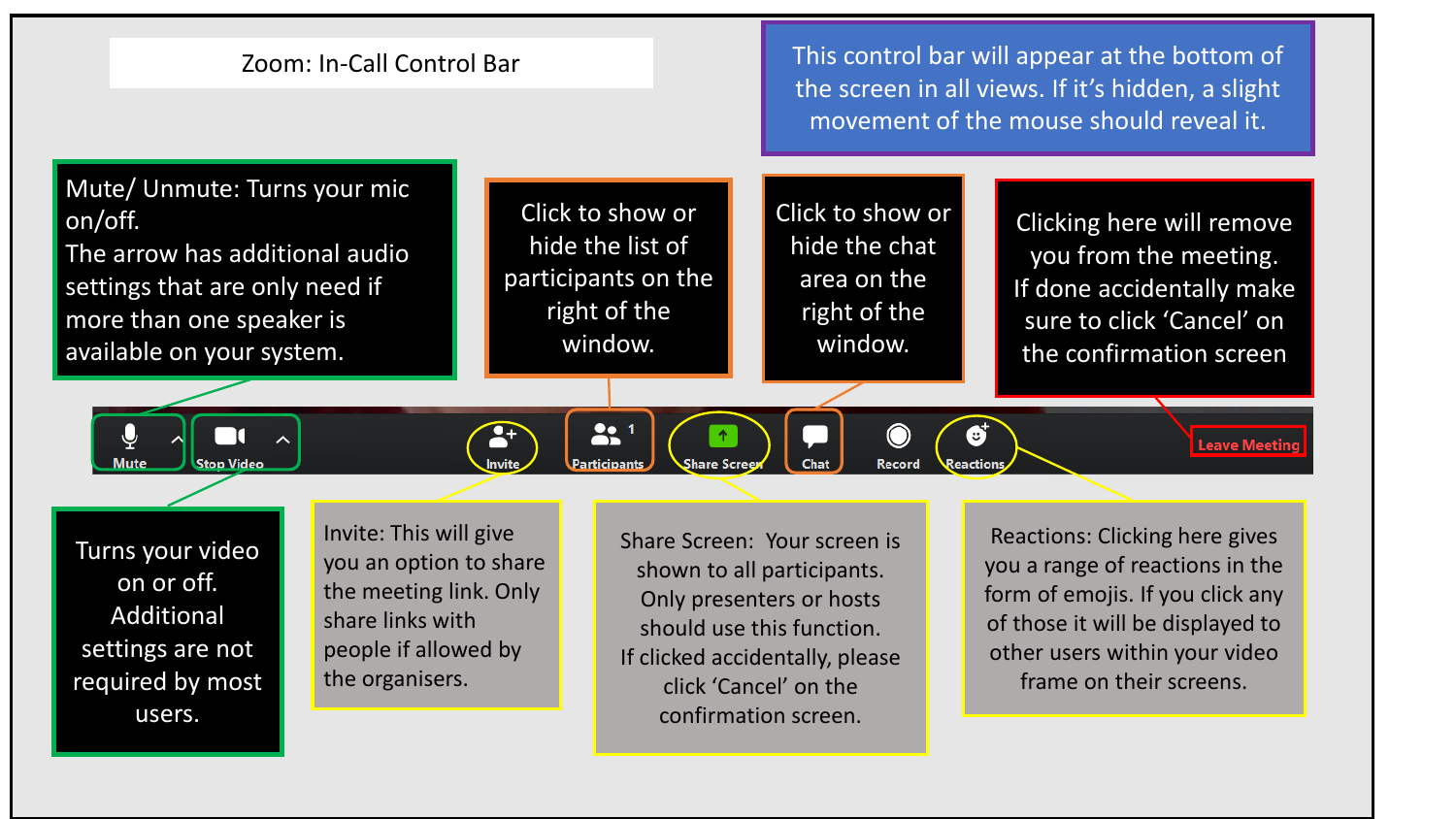Meeting Number Zoom Meeting ID:

星山

 $\mathscr{L}$ 

**Zoom Group Chat** 

 $0<sub>f</sub>$ 

Participant's screen name

**X** Maya B



 $%$  St.

Red line on mic: You cannot be heard by other participants. Red line on camera: You cannot be seen by other participants Click icons to switch mic or camera on.

Speaker's Name

 $\sqrt{2}$ 

**Start Video** 

Speaker View:

 $22^{35}$ 

**Participants** 

 $2+$ 

Invite

- The person who is speaking at the time will be in this large section
- Other participants will appear in smaller boxes at the top of the screen.

**Share Screen** 

The red crossed mic indicates that this caller is muted and will not be heard by other callers.

€

**Reactions** 

 $\circ$ 

Record

Chat

**B** 

Clicking on this grid icon will switch you to Gallery View and you will see multiple callers arranged in a grid. (See Zoom Gallery View for more info)

Type here to chat with participants using text. Replies will show in this white area on the right of the screen.

To: Everyone v

 $\bigcirc$  File  $\cdots$ 

Type message here...

**Leave Meetin**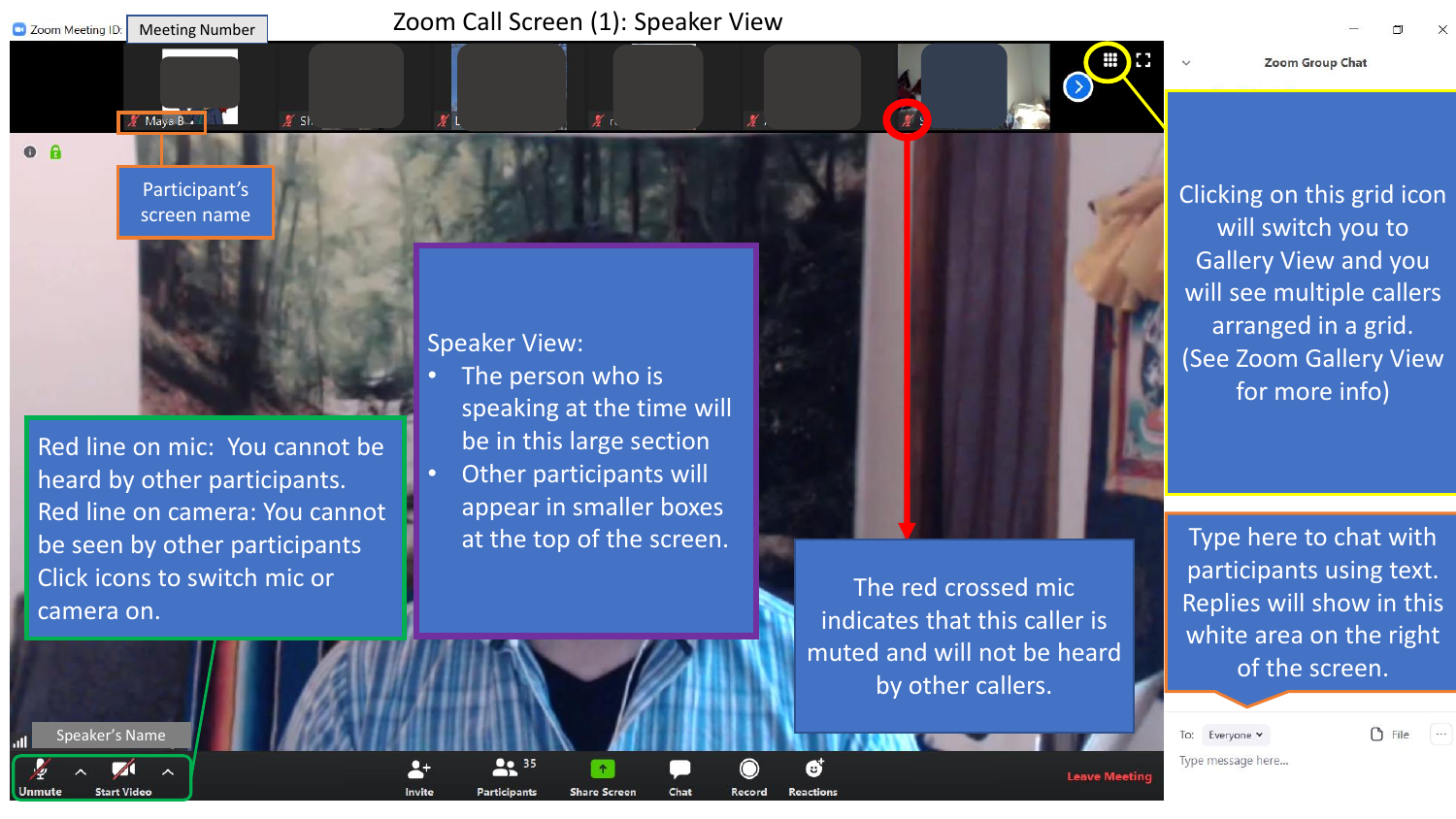$\odot$   $\odot$ 



 $\mathbf{a}$   $^{\circ}$ 

Participants

**Share Screen** 

Chat

Record

**Reactions** 

 $\mathbf{A}^+$ 

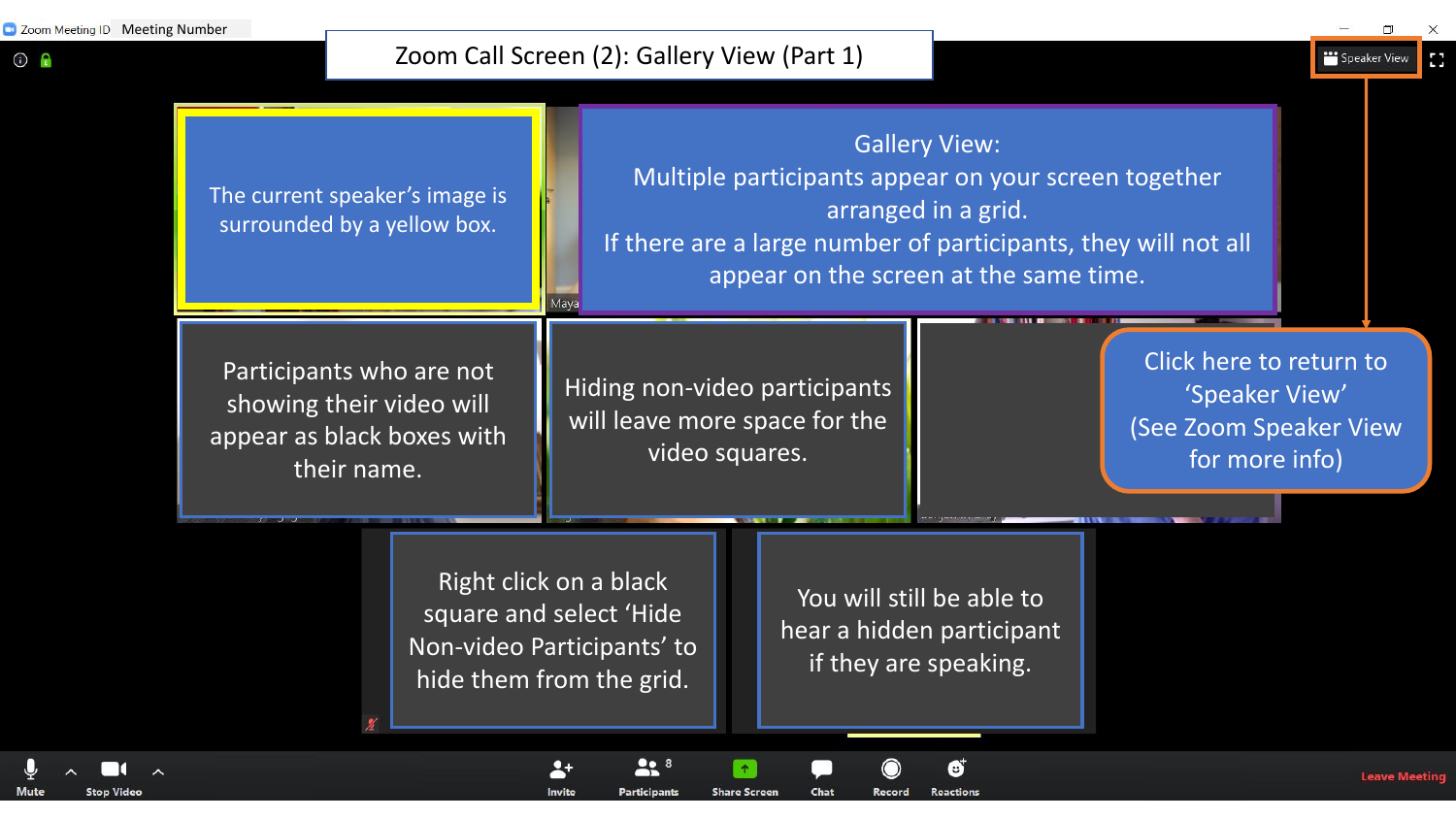$\odot$   $\odot$ 

## Gallery View Notes:

Participants will not be in the same position on every caller's screen. The number of participants on a screen varies based on the number of callers and the size of the Zoom window on each computer.

- When there are too many participants to fit on 1 screen, the buttons on either side of the gallery will let you see other participants.
- Move your cursor over the screen show these buttons.
- They are only available when there are more callers than the number that fits on your screen.



Clicking 'Participants' will display a list of people on the call in this area.

Clicking 'Chat' will display the text chat in this area.

(See 'Control Bar' for more info)